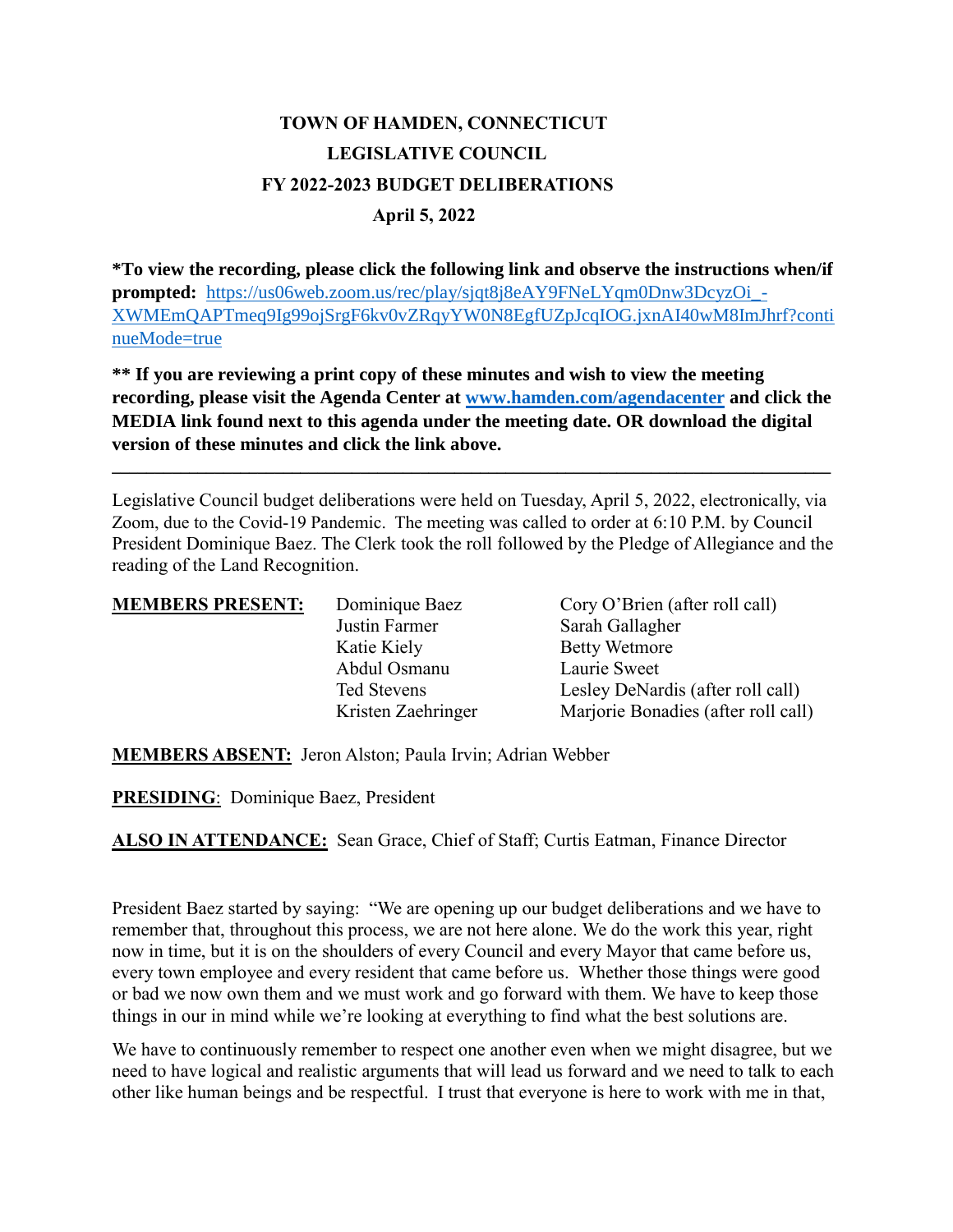and I appreciate you and I respect you and I'm grateful for you all being here.

We also, and most importantly, need to keep in our minds and our hearts, the people that this budget affects. Our residents who are paying the bills and are most affected by our services, those who really need our services, and those who really hurt when we ask for that tax bill. We must keep that in mind throughout this entire process. Everything we do throughout these next two months affects what happens to each and every one of our residents. So I just want us to all keep that in our minds and hearts and try our very hardest, while keeping respectful and keeping in our minds and memories what we're building upon some things we can't help, some things we're grateful for, and some things we wish they didn't do. But we have to move forward.

Ms. Baez then announced there will not be public input during the deliberations but encourages everyone to write their comments in to  $l$ coublicinput@hamden.com and they will see and read them all as they come in.

Finance Director Curtis Eatman then gave a power point overview of the Mayor's budget. (This can be found at Time Code 00:28:05 on the recording)

## **Mr. Eatman then provided the following summary:**

Mil rate of 56.12 which is a 3.68 increase

Total contractual obligation for the Town is \$276,705,706

Non-contractual obligations for the Town is \$1,507,295

One mil equals \$3,819,315 under the Mayor's budget with a 97.8% tax collection rate.

## **Reducing the mil rate would go as follows**:

1 mil equals approximately \$3,819,315

2 mils equal approximately \$7,638,630

3 mils equal approximately \$11,457,079

3.68 mil (to maintain a flat budget) equals approximately \$14,055,079

There was some discussion on the tax collection rate with Mr. Eatman saying it varies and has been historically higher than he would like and said that he likes the Mayor's rate of 97.8%.

Ms. Wetmore asked for the last 5 years of the collection rate.

There was some discussion about a progressive mil rate with Mr. Grace saying we are not permitted to have a progressive mil rate and that it has to be a flat rate. Ms. Gallagher asked for the Statute on that.

There was also some discussion about the capital budget which Mr. Eatman said was put forth with the Mayor's budget. There was then some discussion about a rainy day fund and the debt service.